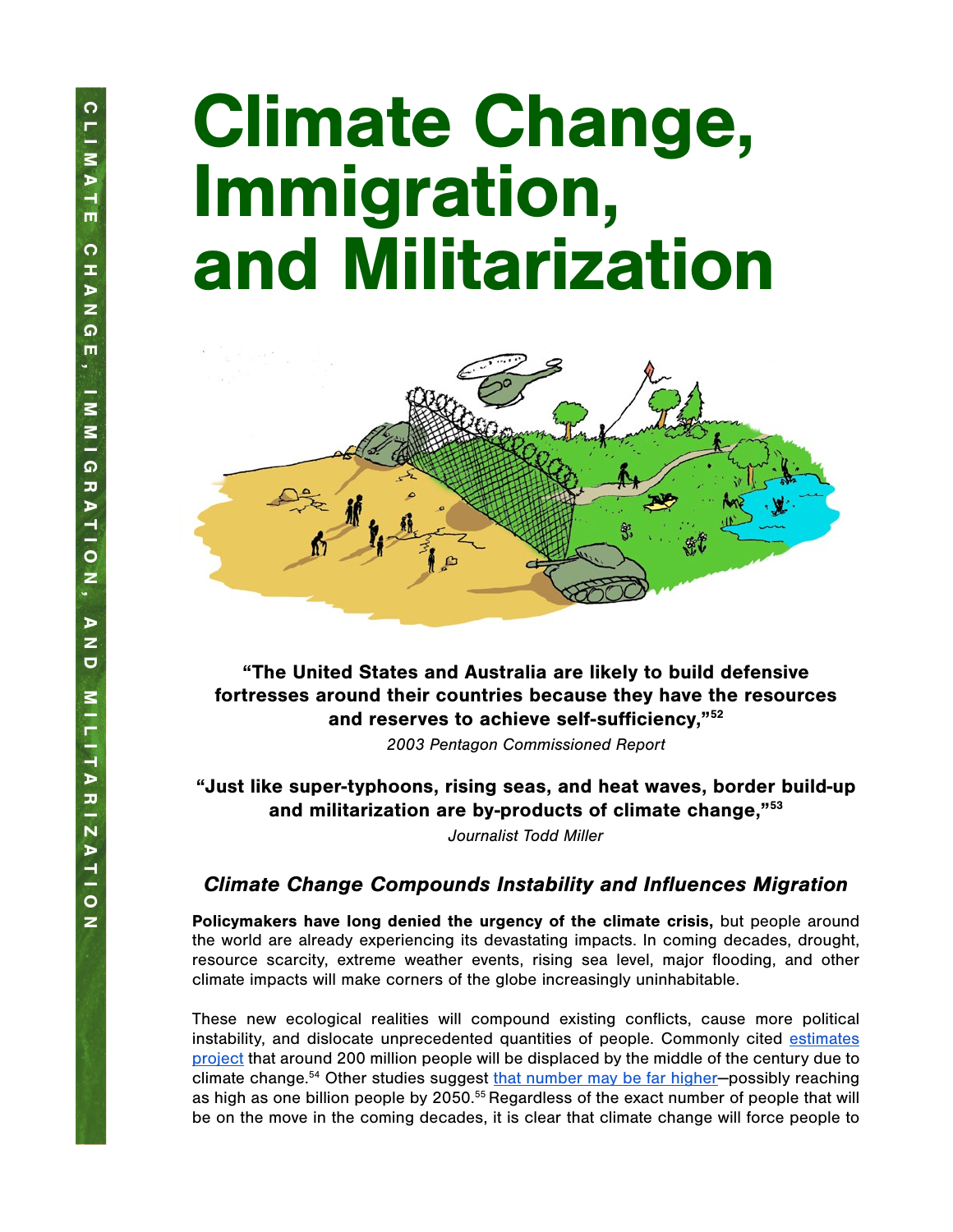Between 2008 and 2015 an average of [21.5 million people](https://www.internal-displacement.org/sites/default/files/publications/documents/2016-global-report-internal-displacement-IDMC.pdf)  [were displaced](https://www.internal-displacement.org/sites/default/files/publications/documents/2016-global-report-internal-displacement-IDMC.pdf) 

> [annually](https://www.internal-displacement.org/sites/default/files/publications/documents/2016-global-report-internal-displacement-IDMC.pdf) from the "impact and threat of climate-related

hazards."

migrate at staggering rates. Thus, climate change and border militarization are inextricably linked. As the U.S. continues to ramp up border security and border enforcement expands beyond U.S. boundary lines, so do threats to all people's freedom to move and stay. Especially in light of extreme inequality, border closures, walls, and harsh immigration policies are a violent, militarized response to human need.

Climate change is already impacting flows in migration. Between 2008 and 2015 an average of [21.5 million people were displaced annually](https://www.internal-displacement.org/sites/default/files/publications/documents/2016-global-report-internal-displacement-IDMC.pdf) from the "impact and threat of climate-related hazards."56 [According to the Internal Displacement Monitoring Centre](https://www.internal-displacement.org/sites/default/files/inline-files/20150713-global-estimates-2015-en-v1.pdf), the largest annual increases in displacements are due to weather or climate-related causes.

> In fact, a person is more likely to be displaced by environmental forces than war, although as climatedriven conflict intensifies, it will become ever-harder to distinguish between the two. $57$  As the compounding impacts of a warming climate continue to worsen, this trend will magnify.

> Despite the growing recognition of the relationship between the global impacts of climate change and migration, contemporary international law is ill equipped to accommodate the huge numbers of climate-migrants. Existing immigration laws are narrow and restrictive and there is currently no legal framework for climate refugees. "The only real preparations for such a world are grim

ones: walls and the surveillance technology that goes with them," [writes journalist Todd Miller](https://www.thenation.com/article/archive/the-united-states-is-polluting-the-world-and-locking-refugees-out/) whose work documents the relationship between climate change and border militarization. "Most climate-displaced people traveling internationally without authorization will sooner or later run up against those walls and the armed border guards meant to turn them back."<sup>58</sup>

#### What We Can Learn from the Dust Bowl's "Bum Blockade"

It's worth noting that so far, most climate displacement has occurred within national borders. Since 2008 extreme weather has displaced an average of [21.4 million new people](https://theleap.org/portfolio-items/climate-migration-briefing/) annually within their own countries.<sup>59</sup> Communities in the U.S. have already experienced the impacts of climate change; take for example people forced to flee their homes in California in the face of annual [fire seasons made-worse](https://www.nationalgeographic.com/science/2019/10/climate-change-california-power-outage/) by climate change. In the years ahead, some parts of the United States will be more vulnerable to climate change than others. A [study by](https://theuptake.org/2015/02/12/nasa-predicts-20-40-year-megadroughts-in-us-because-of-man-made-climate-change/) [NASA,](https://theuptake.org/2015/02/12/nasa-predicts-20-40-year-megadroughts-in-us-because-of-man-made-climate-change/) for example, predicts a devastating drought to hit the Southwest and plains states by the end of the 21st century.<sup>60</sup>

The Dust Bowl of the 1930s is a harrowing historical parallel for how militarization could stifle movement within the United States. Those who fled the drought and dust storms ravaging the Great Plains region during the Dust Bowl-era met armed authorities along the Californian state border. The Los Angeles Police Department [positioned officers along](https://digitalcommons.ilr.cornell.edu/cgi/viewcontent.cgi?referer=https://www.google.com/&httpsredir=1&article=1060&context=lrr) [the border](https://digitalcommons.ilr.cornell.edu/cgi/viewcontent.cgi?referer=https://www.google.com/&httpsredir=1&article=1060&context=lrr) with Arizona, creating a ["bum blockade](https://www.latimes.com/archives/la-xpm-2003-mar-09-me-then9-story.html)"/to ward off dust bowl migrants who were predominantly poor and often white. Resembling [immigration enforcement today,](http://www.citylights.com/book/?GCOI=87286100615860) a border apparatus largely premised on profiling those passing through it was constructed to obstruct people's mobility. Colorado declared martial law along its southern border to "repel" people described as "aliens" and Florida instituted a "poverty quarantine" that sought to keep those with little money out.<sup>61</sup>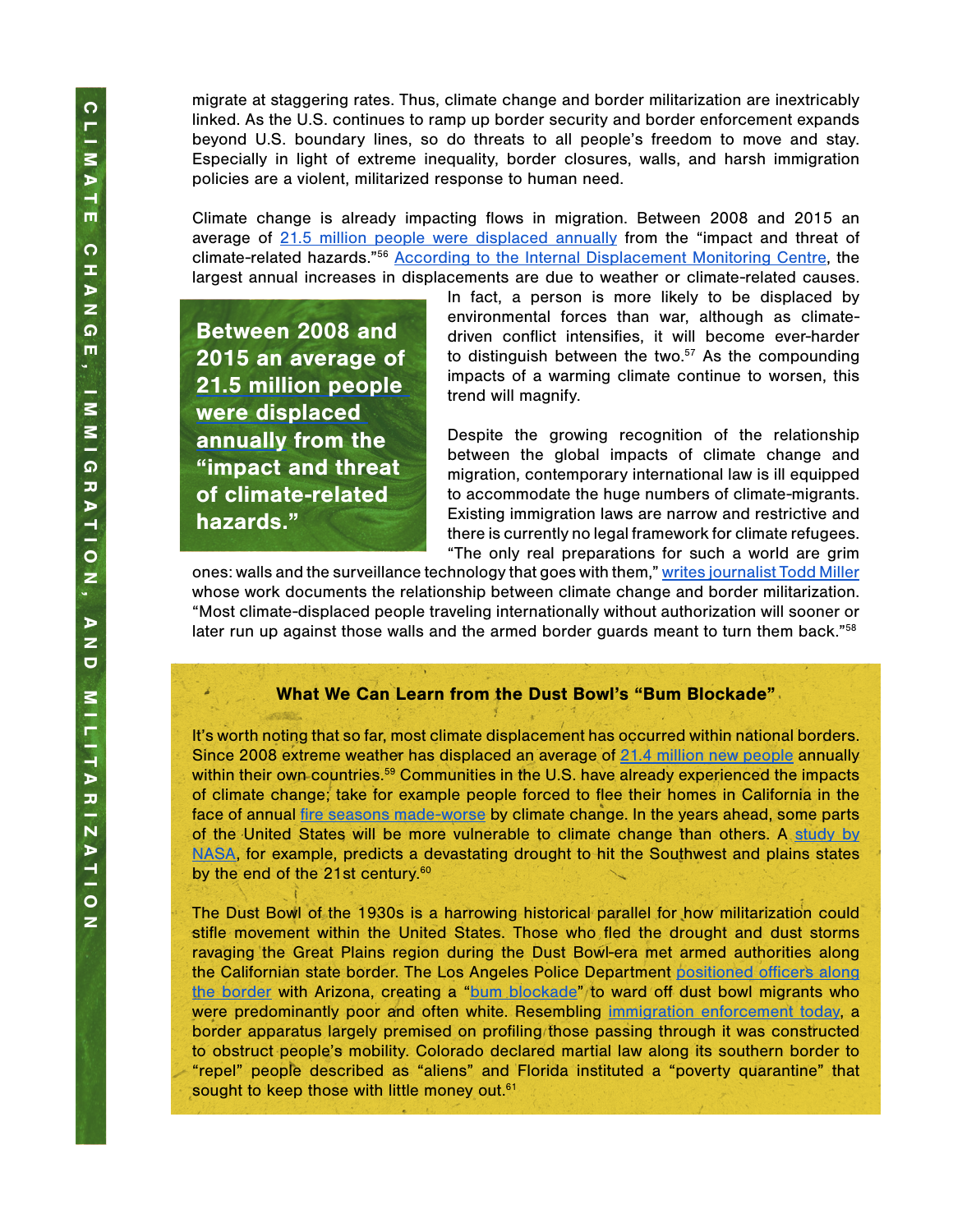The so-called "bum blockades" created in response to Dust Bowl migration demonstrates that borders can be easily constructed tomorrow in places where they are not today, even within national boundaries. This is a powerful reminder that borders are not natural, and they block our collective freedom to move and stay. The reality that people within the United States will have to move from their homes because of climate change should inspire a spirit of solidarity with those facing climate displacement around the world.

It is clear that on a warming planet, cross-border migration will rise. But instead of responding with solidarity or compassion and sharing the resources that could provide safe refuge to those forced to travel across borders, migrants are met with expanded border enforcement. This dynamic is visible along the United States southern border,

where migrants and asylum seekers increasingly cite crop failure and food insecurity as a driver of migration. The Central American northern triangle—Guatemala, El Salvador, and Honduras has been characterized as "ground zero" for climate change's impact in the Americas.62 Here, a deadly combination of devastating hurricanes and extended drought hits already precarious populations hard. According to the [2018 World Risk](https://reliefweb.int/sites/reliefweb.int/files/resources/WorldRiskReport-2018.pdf)  [Index](https://reliefweb.int/sites/reliefweb.int/files/resources/WorldRiskReport-2018.pdf), both El Salvador and Guatemala are among countries most at risk from natural disasters due to frequent exposure and limited response capacity.<sup>63</sup> In a region marked by high levels of violence and extreme inequality, where a third of all employment is linked to agriculture and huge percentages of the population live in conditions of acute poverty, such climate impacts have devastating consequences

Instead of responding with solidarity or compassion and sharing the resources that could provide safe refuge to those forced to travel across borders, migrants are met with expanded border enforcement.

that can significantly influence the choice to leave. In addition to driving the climate crisis, U.S. interventionism has also [played a defining role](https://www.theguardian.com/us-news/2018/dec/19/central-america-migrants-us-foreign-policy) in the region's history of violence and inequality. As is the case in regions around the globe, in Central America a convergence of interlinked conditions motivate migration. In the first eight months of the 2019 fiscal year alone, [an estimated 508,000 people](https://fas.org/sgp/crs/row/IF11151.pdf) from Central America's Northern Triangle left home and migrated north.64

#### Fortress America: The U.S. Military's Plans for Climate-Related Migration

The relationship between climate change and migration has been well-documented by the Departments of Defense and Homeland Security, who have long been preparing for global instabilities and associated dislocations of people. A report commissioned by the Pentagon nearly two decades ago, called [An Abrupt Climate Change Scenario and Its Implications for](https://eesc.columbia.edu/courses/v1003/readings/Pentagon.pdf) [United States National Security,](https://eesc.columbia.edu/courses/v1003/readings/Pentagon.pdf) projects that in a future afflicted with climate cataclysms,

"The United States and Australia are likely to build defensive fortresses around their countries because they have the resources and reserves to achieve self-sufficiency… Borders will be strengthened around the country to hold back unwanted starving immigrants from the Caribbean islands (an especially severe problem), Mexico, and South America."65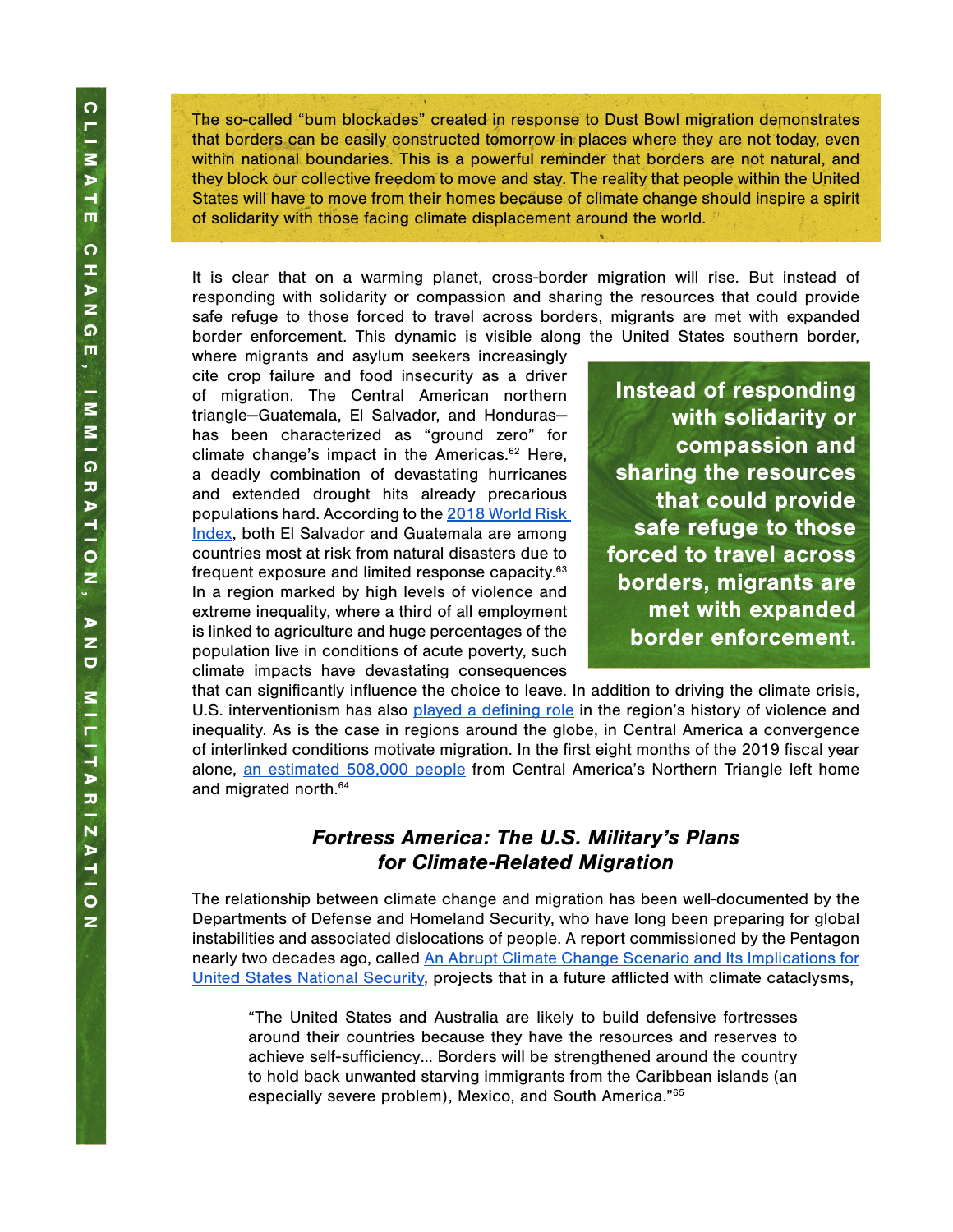Since this xenophobic report was issued, U.S. border and immigration enforcement has undergone unprecedented military escalations. Transforming the border into an imagined

"Borders will be strengthened around the country to hold back unwanted starving immigrants from the Caribbean islands (an especially severe problem), Mexico, and South America."

*- 2003 Pentagon-commissioned report on climate change*

war zone, a bloated border budget funds increasing numbers of armed border patrol agents and surveillance technologies from drones and sensors to facial recognition and human detection technologies. Customs and Border Protection (CBP) has [the largest U.S. drone fleet of its kind](https://www.washingtonpost.com/world/national-security/border-patrol-drones-being-borrowed-by-other-agencies-more-often-than-previously-known/2014/01/14/5f987af0-7d49-11e3-9556-4a4bf7bcbd84_story.html) outside the Department of Defense, including 36-foot-long, nearly 5,000-pound Predator B drones that were built for military use but have been used by CBP since 2006.<sup>66</sup> These militarygrade drones, which run around \$17 million each, cost the federal government \$32,000 every time they're used to apprehend an individual.<sup>67</sup>

U.S. border militarization was born out of a transfer of surveillance technologies used by the U.S. Military in Vietnam to the U.S.-Mexico border in the 1970s, and were significantly enhanced in the

1980s under the guise of drug-enforcement efforts (the same efforts that increasingly militarized domestic law enforcement and ultimately helped justify mass incarceration). After the North American Free Trade Agreement (NAFTA) passed in 1993 there was another surge in border militarization alongside a significant increase in the border security budget. [Technologically advanced equipment](https://nacla.org/blog/2019/01/17/militarization-southern-border-long-standing-american-tradition) from infrared night scopes to thermal-imaging devices and in-ground sensors populated the U.S.-Mexico borderlands.<sup>68</sup> After 9/11 such practices turbo-charged. In the past two decades, the budget for the Department of Homeland Security

(DHS), which houses Immigration and Customs Enforcement (ICE) and Customs and Border Protection (CBP), has more than [doubled.](https://www.tni.org/en/morethanawall) 69 The ballooning budget helps the agencies acquire more military-grade equipment. DHS purchased \$108,464 worth of ammunition [in response to](https://qz.com/1532502/the-us-prepared-for-migrant-caravans-with-ammo-and-riot-gear/)  [the so-called migrant caravan](https://qz.com/1532502/the-us-prepared-for-migrant-caravans-with-ammo-and-riot-gear/) from Central America in 2018, for example.70 It also fuels the deportation machine.

As a result of this expansive immigration enforcement app-



aratus, undocumented communities become the target of the racist and for-profit detention and deportation machine. Thousands of immigrants are unnecessarily locked up every year, tearing families apart and imposing heavy social costs. The cost to taxpayers is also significant; the cost of incarcerating so many people is [estimated to be over \\$1 billion](https://derechoshumanosaz.net/coalition-work/the-criminalization-of-migration/) [dollars a year.](https://derechoshumanosaz.net/coalition-work/the-criminalization-of-migration/)<sup>71</sup> In 2017 there were [more than 19,500 Border Patrol agents,](https://ips-dc.org/report-moral-budget-2/) who have helped facilitate the deportation of more than 5 million people since the DHS was founded in 2003.<sup>72</sup> In 2017, the **[budget for the ICE](https://ips-dc.org/report-moral-budget-2/)** division known as Enforcement and Removal Operations (ERO) was \$3.7 billion and the Border Patrol budget was more than \$4.2 billion.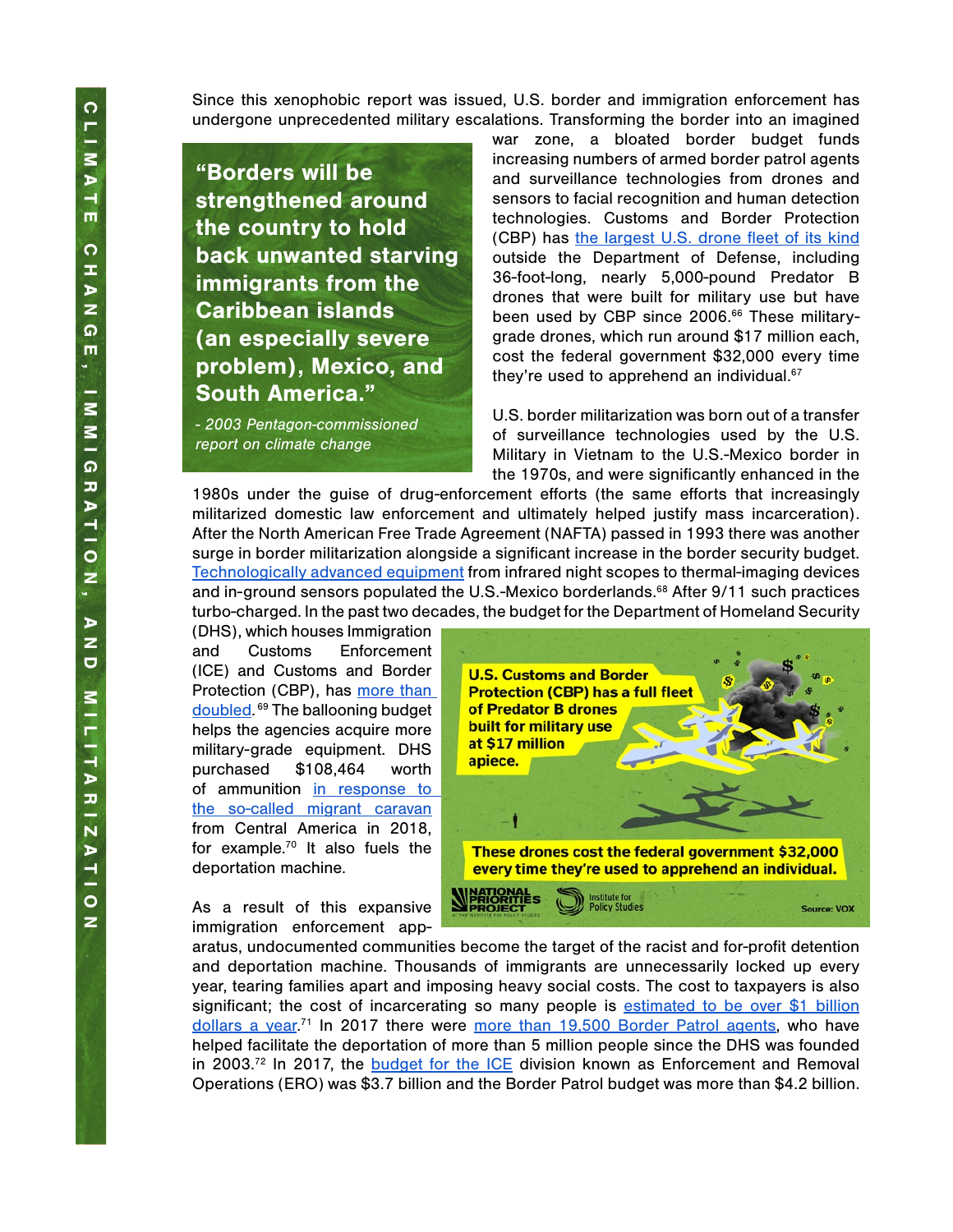## The Militarized Border Extends Far Beyond International Boundaries

The force of the "war on migrants" extends beyond the borderlands, as something akin to a "virtual border" follows immigrants—particularly those who are undocumented—wherever they go. Beyond international boundary lines themselves, CBP operates in a far more expansive zone that stretches 100 miles inland from any land or sea border. Encompassing entire states such as Florida and Maine, and almost all of the country's most populous metropolitan areas, the [area covers](https://www.tni.org/en/morethanawall) territory where two-thirds of the U.S. population lives, including where many undocumented people live and work.<sup>73</sup> By design, the extended border zone expands the militarization of the border well beyond the actual international boundary line. To that end, the physical barriers along the actual boundary line are [just](https://www.tni.org/en/morethanawall) [one layer of immigration enforcement,](https://www.tni.org/en/morethanawall) followed by virtual technology walls, roadside checkpoints, and roving patrols far away from the southwest border.<sup>74</sup>

The **ACLU** has characterized the Border Patrol's policing practices as often amounting to a "de facto policy of 'stop and frisk' for border residents."75 ICE and CBP have a track record

Climate adaptation by "armed lifeboat" is only possible in the context of narrow presumptions that some human lives are more worthy than others.

of systematic violence that terrorizes immigrant communities across the United States. For undocumented communities, the threats of detention and deportation loom heavily as ICE employs increasingly nefarious tactics to surveil immigrant communities. These methods are designed not only to arrest, detain, and deport, but also to create confusion and fear in undocumented communities. Climate adaptation by ["armed lifeboat](https://www.utne.com/politics/natural-disaster-zm0z13sozros)" is only possible in the context of narrow presumptions that some human lives are more worthy than others. As climate change drives

more state failure in the Global South and more authoritarian state hardening in the Global North, such xenophobic regimes are emboldened.<sup>76</sup>

While efforts to pressure local law enforcement not to cooperate with ICE have been successful in some "sanctuary" areas, in many communities within—and increasingly, beyond—the 100 mile zone, collaboration with police and private contractors exacerbates [th](https://www.homelandsecuritygrants.info/grantdetails.aspx?gid=21875)e criminalization of immigrant communities. One DHS program known as [Operation](https://www.homelandsecuritygrants.info/grantdetails.aspx?gid=21875)

[Stonegarden](https://www.homelandsecuritygrants.info/grantdetails.aspx?gid=21875) provides money for local and state police to do border enforcement, which includes funds for police agencies [to buy equipment](https://www.tni.org/en/morethanawall) for border-enforcement purposes.77

The United States' strategy to militarize borders to keep migrants out extends globally. Expensive paramilitary technologies along Mexico's southern border, from underwater motion sensors to Black Hawk helicopters, are compliments of a military aid package from the United States known as the Merida Initiative. A convergence of the racist so-called "war Not only have U.S. homeland security agents trained Mexican immigration authorities, police, and military in border policing, but they are physically working in immigration detention centers along the Mexico-Guatemala border.

on drugs" and exclusionary anti-immigrant sentiment, [the Merida Initiative](https://www.counterpunch.org/2016/03/17/drug-war-capitalism-an-interview-with-dawn-paley/) is a bilateral antinarcotics initiative funded by the U.S. and Mexico. Police training is a key strategy of the